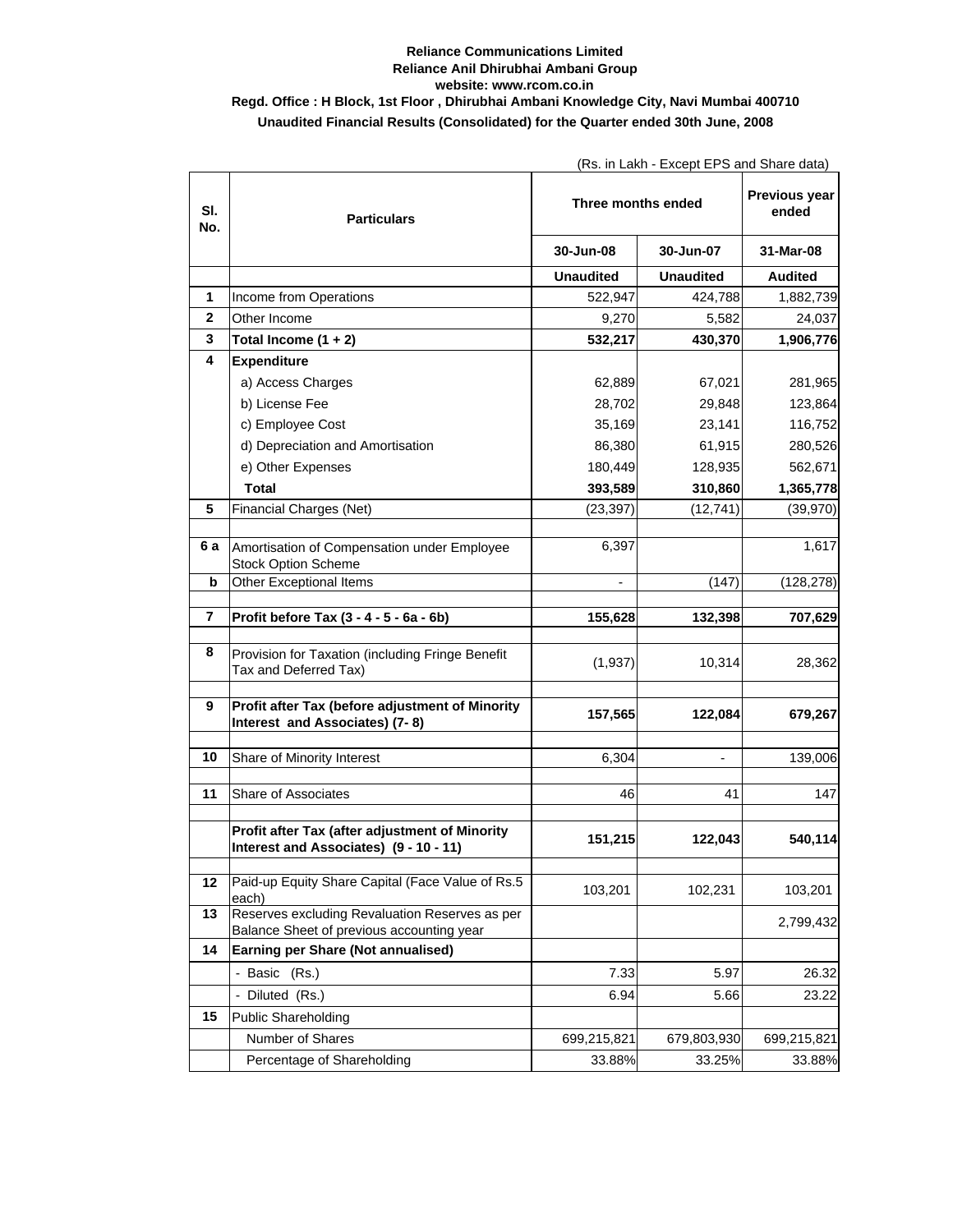| SI.<br>No. | <b>Particulars</b>                                                       | Three months ended |                  | Previous year<br>ended |
|------------|--------------------------------------------------------------------------|--------------------|------------------|------------------------|
|            |                                                                          | 30-Jun-08          | 30-Jun-07        | 31-Mar-08              |
|            |                                                                          | <b>Unaudited</b>   | <b>Unaudited</b> | <b>Audited</b>         |
| 16         | <b>Segment Revenue</b>                                                   |                    |                  |                        |
|            | a) Wireless                                                              | 411,868            | 337,297          | 1,521,354              |
|            | b) Global                                                                | 152,596            | 130,332          | 547,506                |
|            | c) Broadband                                                             | 56,029             | 38,329           | 178,673                |
|            | d) Investments                                                           | 8,150              | 3,804            | 15,269                 |
|            | e) Others / Unallocated                                                  | 6,224              | 6,099            | 27,782                 |
|            |                                                                          |                    |                  |                        |
|            | Total                                                                    | 634,867            | 515,861          | 2,290,584              |
|            | Less: Inter segment revenue                                              | (102, 650)         | (85, 491)        | (383, 808)             |
|            | <b>Income from Operations</b>                                            | 532,217            | 430,370          | 1,906,776              |
|            |                                                                          |                    |                  |                        |
| 17         | <b>Segment Results</b>                                                   |                    |                  |                        |
|            | Profit / (Loss) before Tax and Financial Charges<br>from each segment    |                    |                  |                        |
|            | a) Wireless                                                              | 104,862            | 92,842           | 412,510                |
|            | b) Global                                                                | 15,845             | 18,981           | 83,712                 |
|            | c) Broadband                                                             | 19,743             | 12,718           | 62,628                 |
|            | d) Investments                                                           | 8,150              | 3,804            | 15,263                 |
|            | e) Others / Unallocated                                                  | (9, 972)           | (8,835)          | (33, 115)              |
|            | Total                                                                    | 138,628            | 119,510          | 540,998                |
|            |                                                                          |                    |                  |                        |
|            | Less: Financial Charges (Net)                                            | (23, 397)          | (12, 741)        | (39, 970)              |
|            | Less: Amortisation of Compensation under<br>Employee Stock Option Scheme | 6,397              |                  | 1,617                  |
|            | Less : Other Exceptional Items                                           |                    | (147)            | (128,278)              |
|            | <b>Total Profit before Tax</b>                                           | 155,628            | 132,398          | 707,629                |
|            |                                                                          |                    |                  |                        |
| 18         | <b>Capital Employed</b>                                                  |                    |                  |                        |
|            | (Segment assets - Segment liabilities)                                   |                    |                  |                        |
|            | a) Wireless                                                              | 3,334,174          | 1,693,617        | 2,994,820              |
|            | b) Global                                                                | 847,935            | 597,341          | 859,994                |
|            | c) Broadband                                                             | 452,851            | 312,763          | 429,040                |
|            | d) Investments                                                           | 743,140            | 1,547,416        | 1,138,100              |
|            | e) Others / Unallocated                                                  | 444,337            | 184,395          | 316,218                |
|            | <b>Total</b>                                                             | 5,822,437          | 4,335,532        | 5,738,172              |